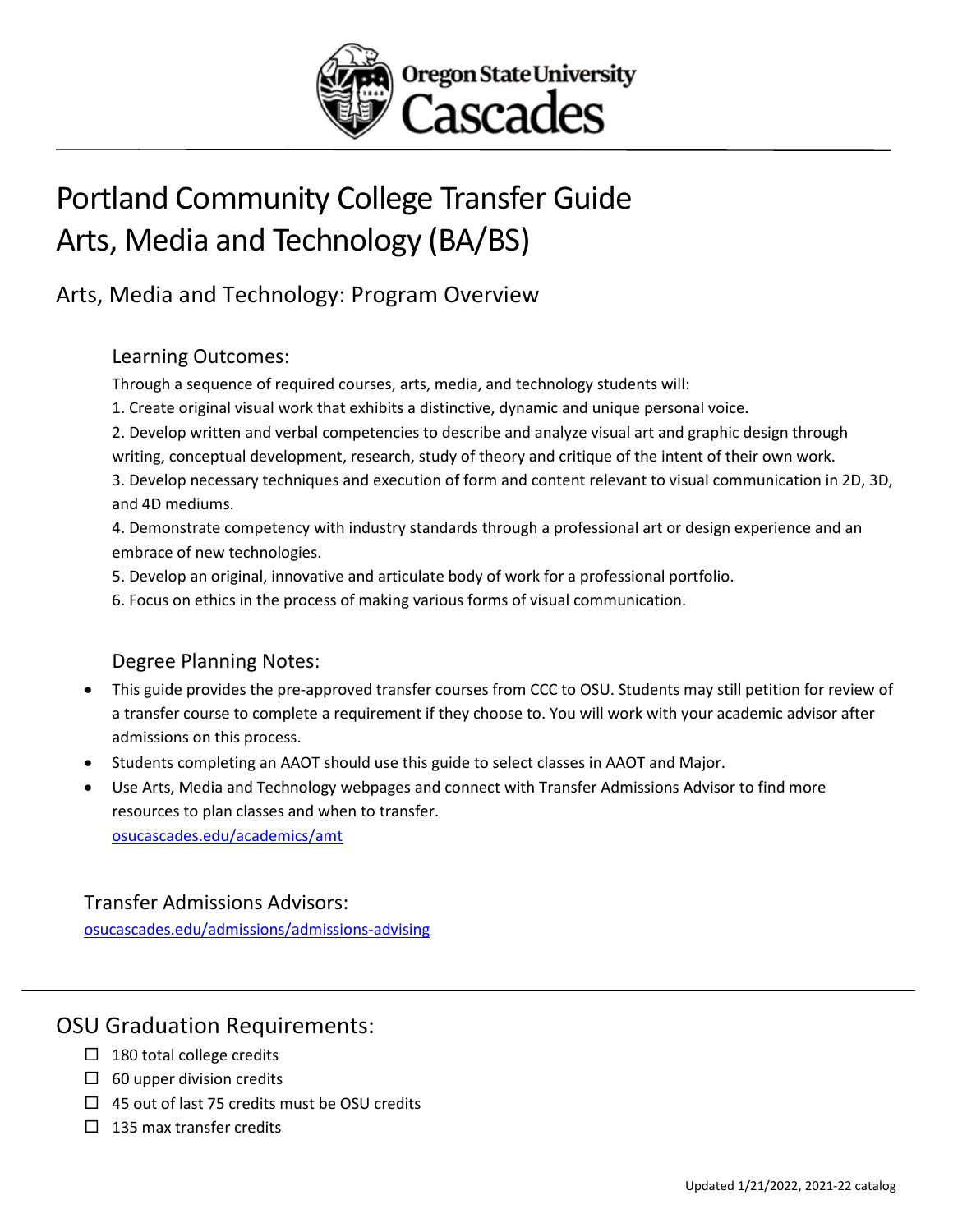## Baccalaureate Core Requirements (Bacc Core)

Find the approved list of PCC courses that complete Bacc Core at the following website: [admissions.oregonstate.edu/baccalaureate-core-course-equivalencies-portland-community-college](https://admissions.oregonstate.edu/baccalaureate-core-course-equivalencies-portland-community-college) An AAOT or ASOT-Business degree will complete all Skills and Perspectives courses in the Bacc Core.

| <b>Skills</b>                           | <b>Non-AAOT Track</b>                    | <b>AAOT track</b> |
|-----------------------------------------|------------------------------------------|-------------------|
| WR I                                    | WR 121 English Comp                      | AAOT completes    |
| WR II                                   | See CCC Bacc Core guide                  | AAOT completes    |
| <b>SPEECH</b>                           | See CCC Bacc Core guide                  | AAOT completes    |
| Health / Fitness                        | See CCC Bacc Core guide                  | AAOT completes    |
| Math                                    | MTH 105 or 111 (or higher)               | AAOT completes    |
| <b>Perspective</b>                      | no more than 2 from 1 department allowed |                   |
| <b>Physical Science</b>                 | See CCC Bacc Core guide                  | AAOT completes    |
| <b>Biological Science</b>               | See CCC Bacc Core guide                  | AAOT completes    |
| Phys/Bio Science                        | See CCC Bacc Core guide                  | AAOT completes    |
| Cultural Diversity (CD)                 | See CCC Bacc Core guide                  | AAOT completes    |
| Western Culture (WC)                    | See CCC Bacc Core guide                  | AAOT completes    |
| Difference, Power, Discrimination (DPD) | See CCC Bacc Core guide                  | AAOT completes    |
| Social Processes + Institutions (SP)    | NMC 101 in Major - double count          | AAOT completes    |
| Literature and Art (LA)                 | ART 102 (101) in Major - double count    | AAOT completes    |
| <b>Synthesis</b>                        |                                          |                   |
| Contemporary Global Issues (CGI)        | OSU Only                                 | OSU Only          |
| Science, Tech. and Society (STS)        | ART 367 in Major - double count          | OSU Only          |

College of Liberal Arts Core (CLA Core) *Courses in CLA core can double count in baccalaureate core or major but not all 3 areas.*

| <b>CLA Core Requirement</b>          | <b>PCC Transfer Course Options</b> (more courses may be approved by advisor)                                                               |
|--------------------------------------|--------------------------------------------------------------------------------------------------------------------------------------------|
| Fine Arts (3-4 cr) 1 class           | ART 115 in Major - double count                                                                                                            |
| Humanities (3-4 cr) 1 class          | ART 366 (OSU only) in Major - double count                                                                                                 |
| Non-Western Culture (3-4 cr) 1 class | ANT 230, 231, 232, 235; ART 207-209; CHN 260; ENG 207, 208, 240, 244; GEO 204, 106; HST 218,<br>270, 271, 278, 279, 284; HUM 204, 205, 206 |
| Social Science (3-4 cr) 1 class      | ANT dept. courses, EC dept, HST dept. courses, PS dept. courses, PSY dept. courses, SOC dept.<br>courses; WS 101, 201, 202, 210.           |
| Additional CLA Core (3-4cr) 1 class  | ART 117 in Major - double count                                                                                                            |

BA or BS Requirements *Courses used to satisfy the BA/BS section cannot double count to satisfy baccalaureate core requirements.* 

| <b>B.A. Requirements</b>                                                                                                                                                                                                                                                                                                           | <b>PCC Transfer Classes</b>                                                                                                           |
|------------------------------------------------------------------------------------------------------------------------------------------------------------------------------------------------------------------------------------------------------------------------------------------------------------------------------------|---------------------------------------------------------------------------------------------------------------------------------------|
| Second year proficiency in a second language at the college level with C- grade<br>or better.                                                                                                                                                                                                                                      | Students who place into first term, first year language will<br>complete each course: 101, 102, 103, 201, 202, 203                    |
| <b>B.S. Requirements</b>                                                                                                                                                                                                                                                                                                           | <b>PCC Transfer Classes</b>                                                                                                           |
| 1 computer science (CS) course approved by the student's advisor (3-4 cr)                                                                                                                                                                                                                                                          | Courses with computer application; CIS or CS Department<br>Courses                                                                    |
| <b>1 course</b> from the College of Science except math or statistics (3-4 credits)                                                                                                                                                                                                                                                | Science Depts. - BI, CH, ESR; G, GEO, GS, PH                                                                                          |
| One of the following MTH/ST combination (2 courses):<br>A. MTH 111 and 112 (8 credits)<br>B. MTH 111 and MTH 245 Math for Mgmt & Soc Sci OSU only (8 credits)<br>C. MTH 241 or MTH245 or MTH251, and ST 351 OSU ONLY (8 credits).<br>D. ST 351 and ST 352 (8 credits) OSU ONLY<br>E. 8 credits of MTH course at 200 level or above | Math in B.Sci section cannot double count in Bacc Core<br>Math.<br>If you have already completed 3 total math courses see<br>advisor. |